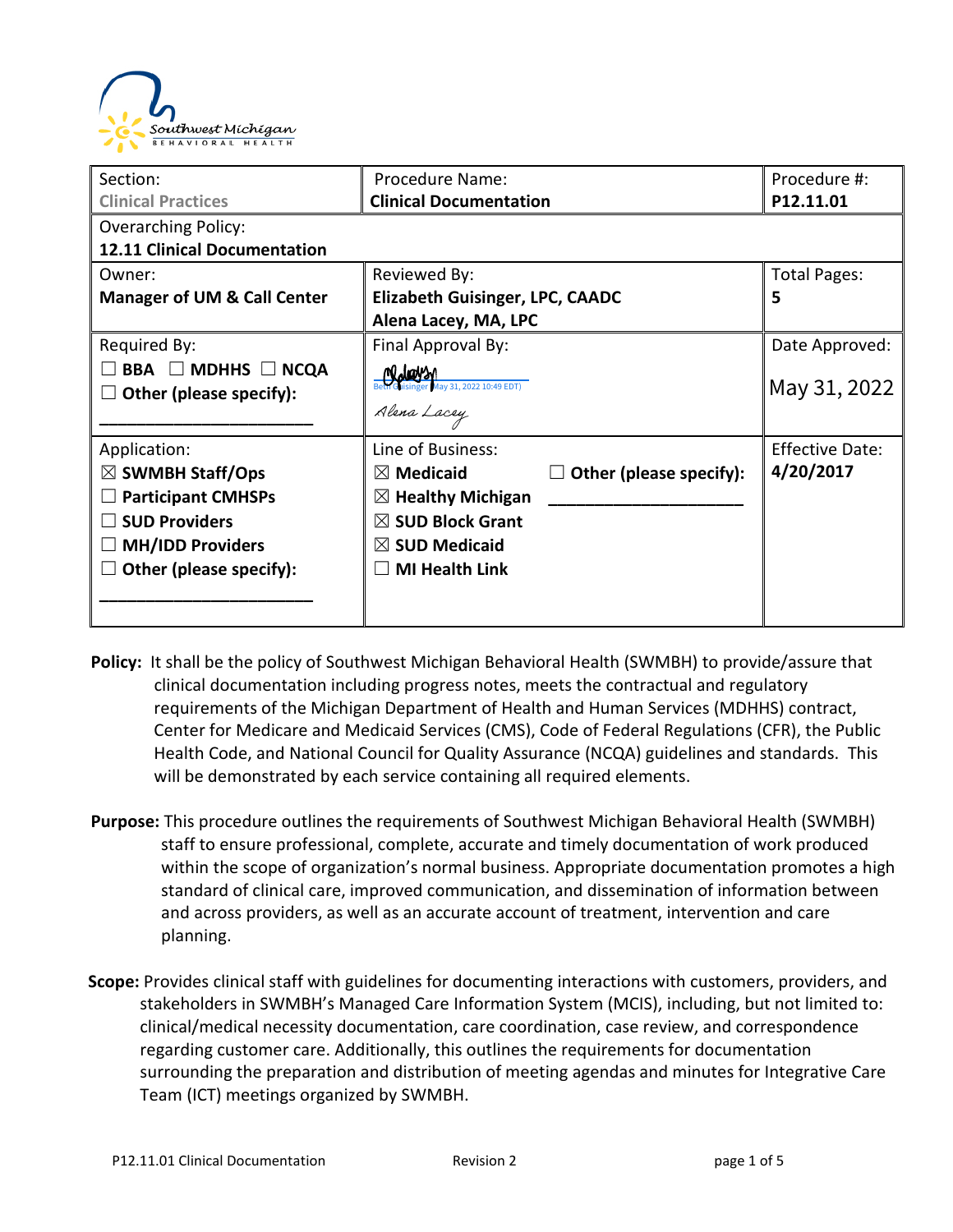

**Responsibilities:** All SWMBH staff will appropriately document information in the MCIS in accordance with the timelines as outlined in this procedure. Documentation will be comprehensive, clear, complete, accurate, and supportive of all decisions made.

### **Definitions:** None

#### **Procedure:**

- A. Clinical Documentation: SWMBH health professionals are to record, in the customer's care management record, all significant events/contacts. This includes all level of care screenings, comprehensive assessments, care coordination, and referrals that occur within the scope of treatment recommended, determined and/or requested. All documentation shall follow the guidelines below.
	- 1. Comprehensive, Clear, and Complete
		- a. Entries must demonstrate a complete depiction of what had occurred, information provided and given, and any follow-up steps discussed and agreed upon.
		- b. Information must be factual, accurate, and true.
		- c. Language should be customer focused, non-judgmental and representative and reflective of professional observations.
		- d. Wording used shall distinguish between what was observed/heard directly, what was reported by others and/or professional opinion.
		- e. The entry must be clear, structured and detailed to enable others to understand the clinical information and allow for ongoing service at any time by another health professional.
		- f. Only standard abbreviations are to be used in the customer's record. Should circumstances dictate the use of non-standard abbreviations, they must be identified with their first use in the record.

## 2. Accurate

- a. Documentation must be entered into the correct customer's care management record. Staff must confirm the record type prior to entering clinical information with at least two of the following ID sources: customer's name, date of birth, and social security number.
- b. The customer's record cannot contain identifiable information regarding another customer. Documents that have been faxed, and include more than one customer's information, must be scanned into separate documents before being uploaded into a customer record.
- c. Uploaded or scanned records must be named according to the appropriate type of document naming convention.
- 3. Supportive of Decisions
	- a. Documentation of an eligibility determination shall demonstrate appropriate use of level of care tools and specific medical necessity criteria used in making the determination.
	- b. Any determination resulting in a denial decision made by a peer reviewer (i.e. Medical Director, Consulting physician/psychiatrist) must be clearly documented in the authorization request determination.
	- c. Referrals to other services/agencies must be supported by identifiable reasons indicated by the screening/assessment.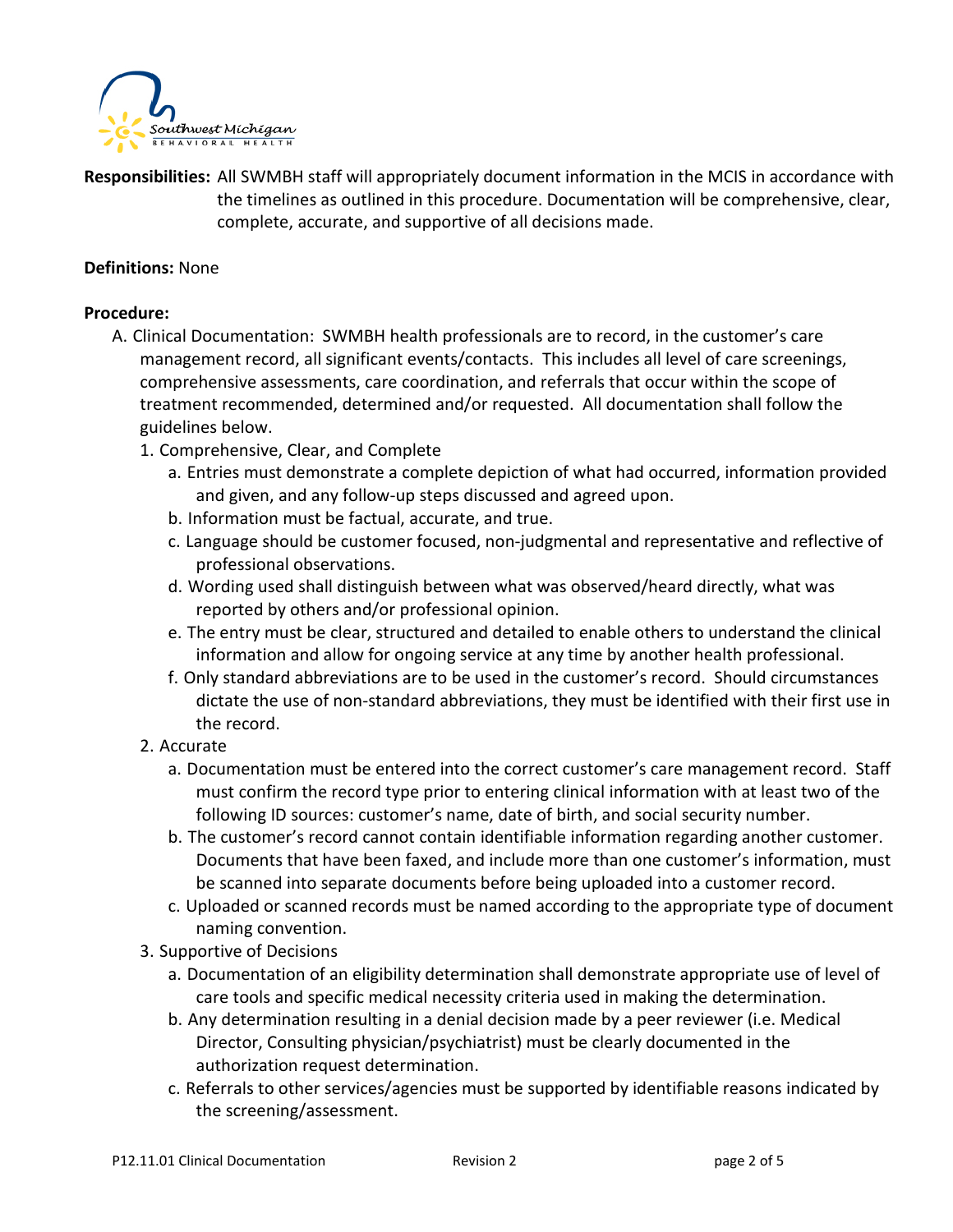

- d. Any breech of personal health information to authorities, following a situation that has been deemed as meeting the definition of "duty to warn", shall be clearly documented by: clear detailed of all information presented by the customer that initiated the breech, any consultation with peers and/or senior leaders, as well as specific information that was given to law enforcement.
- 4. Organized and Timely
	- a. Information documented during or immediately after care is provided or an event has occurred is a more reliable and accurate record of care or an event than information recorded later, based on memory.
	- b. Chronological entries present a clear picture and sequence of events or care provided over time and facilitate better communication among and between care providers. Late entries should be appropriately recorded as soon as possible to rectify the absence.
	- c. Documentation that does not occur at the time of the event, shall clearly indicate in the narrative the date and time the event took place. This includes attempts to reach a customer without success.
	- d. Timeframes for completion of documentation is based on event type.
		- i. Contact Notes: Must be completed and signed by the end of the business day on which the event(s) occurred.
		- ii. American Society of Addiction Medicine (ASAM) Screenings: Must be completed and signed within one (1) business day from the date of the screening.
		- iii. Level of Care Utilization System (LOCUS) Screenings: Must be completed and signed within one (1) business day from date of the screening.
		- iv. Supports Intensity Scale (SIS) Assessments: Completed assessment must be uploaded into the SIS online application within one (1) business day.
		- v. Care Coordination Plans: Must be completed within one (1) business day from the Initial Level II or Annual Level II completion date when based on a LOCUS or ASAM screening or use of existing Assessment. Must be completed within three (3) business days from the completion of a SIS Assessment or as the outcome of an ICT meeting.
		- vi. Inpatient Psychiatric/Partial Hospitalization/Crisis Residential Continued Stay Reviews: Must be completed and signed by the end of the business day that the review was requested, unless the request and accompanying clinical information was provided after 4:30 PM. In that case, the review event must be completed and signed within 24 hours of the continued stay request.
		- vii. Correspondence from Customers: Any written communication received from a customer must be uploaded into the customer's record within three (3) business days.
		- viii. Clinical Documentation from Providers: Any written clinical documentation (Pre-Admission Screens, Assessments, Treatment Plans, Urine Drug Screen results, etc.) that has been faxed to SWMBH, and was not uploaded by the provider into the customer's record, must be uploaded into the customer's record within two (2) business days.
		- ix. Release of Information: Must be uploaded to the customer's record by the end of the day the release is received.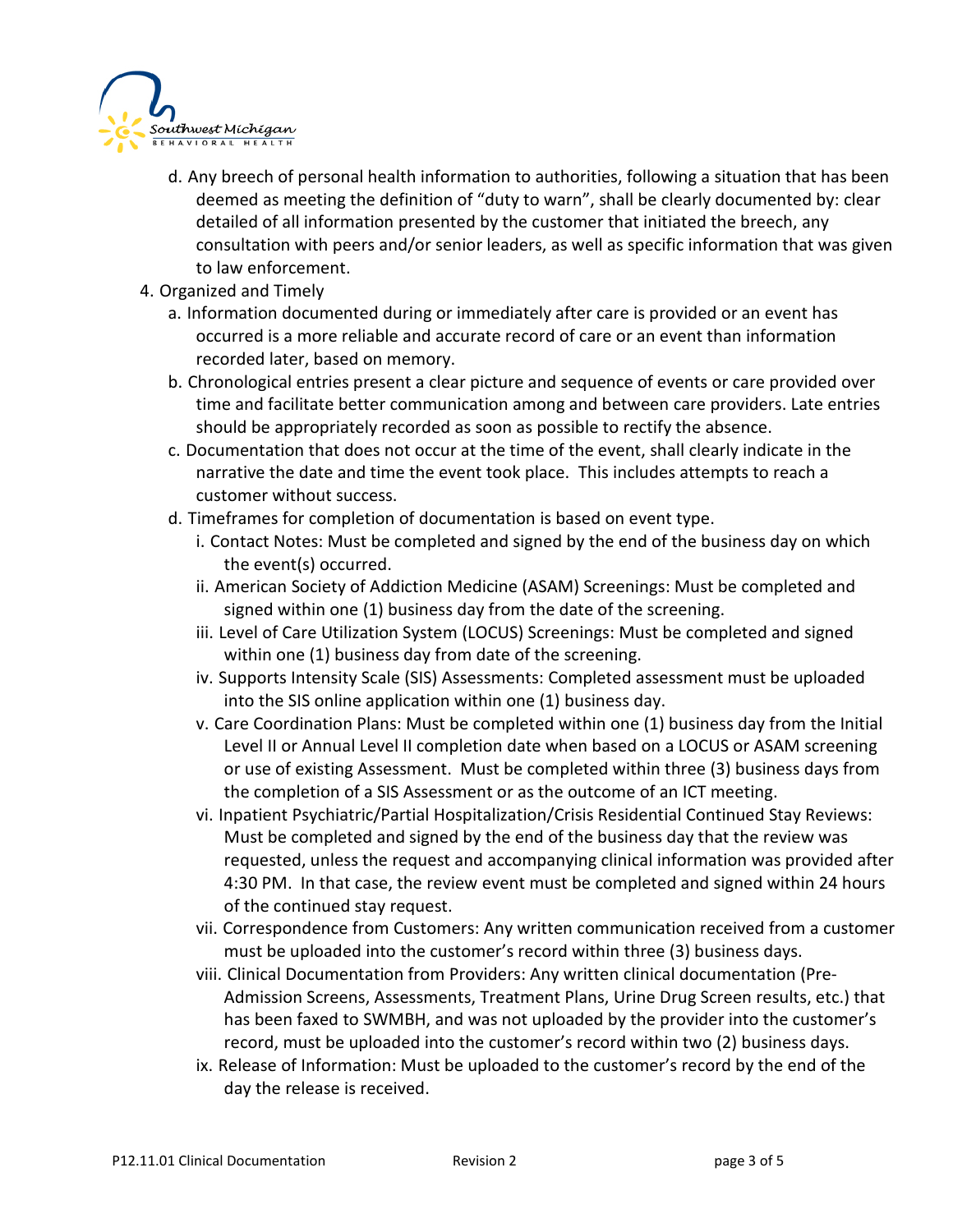

- x. Appeal/Fair Hearing Determinations: The determination on the appeal request must be entered into the customer's record in the form of a 'Contact Note' within one (1) business day from the disposition of the determination. Written documentation of the proceedings, when applicable, must be uploaded to the customer's record within two (2) business days of receipt.
- B. Meeting Agendas and Minutes
	- 1. ICT Meeting Agendas
		- a. Agendas for regularly scheduled ICT meetings shall be made available to all meeting participants no less than five (5) business days from the meeting date, unless the Medicaid Health Plan involved has not confirmed and/or agreed upon selected customers to review.
		- b. All meeting agendas must be in format approved by senior leadership.
		- c. Materials that will be discussed shall be provided to participants prior to the meeting date, when available to the organizer.
	- 2. ICT Meeting Minutes
		- a. Minutes for ICT meetings shall be made available to all meeting participants no more than seven (7) business days following the meeting.
		- b. Are required to be written in a format that has been approved by senior leadership.
		- c. Must reflect the substance of a meeting and be a clear and accurate record of the proceedings.
		- d. Identifies follow-up action items and who is responsible for said action.
		- e. Accurately records attendance of all meeting participants and their method of attendance (i.e. in person, phone).
		- f. Discussions that occur during the meet regarding specific customers symptoms, treatment coordination and outcomes, shall be entered into the customer's record in SWMBH's MCIS.

**Effectiveness Criteria:** All previously listed documentation will be completed in standards in accordance with this procedure.

**References:** Standard Abbreviation List

**Attachments:** None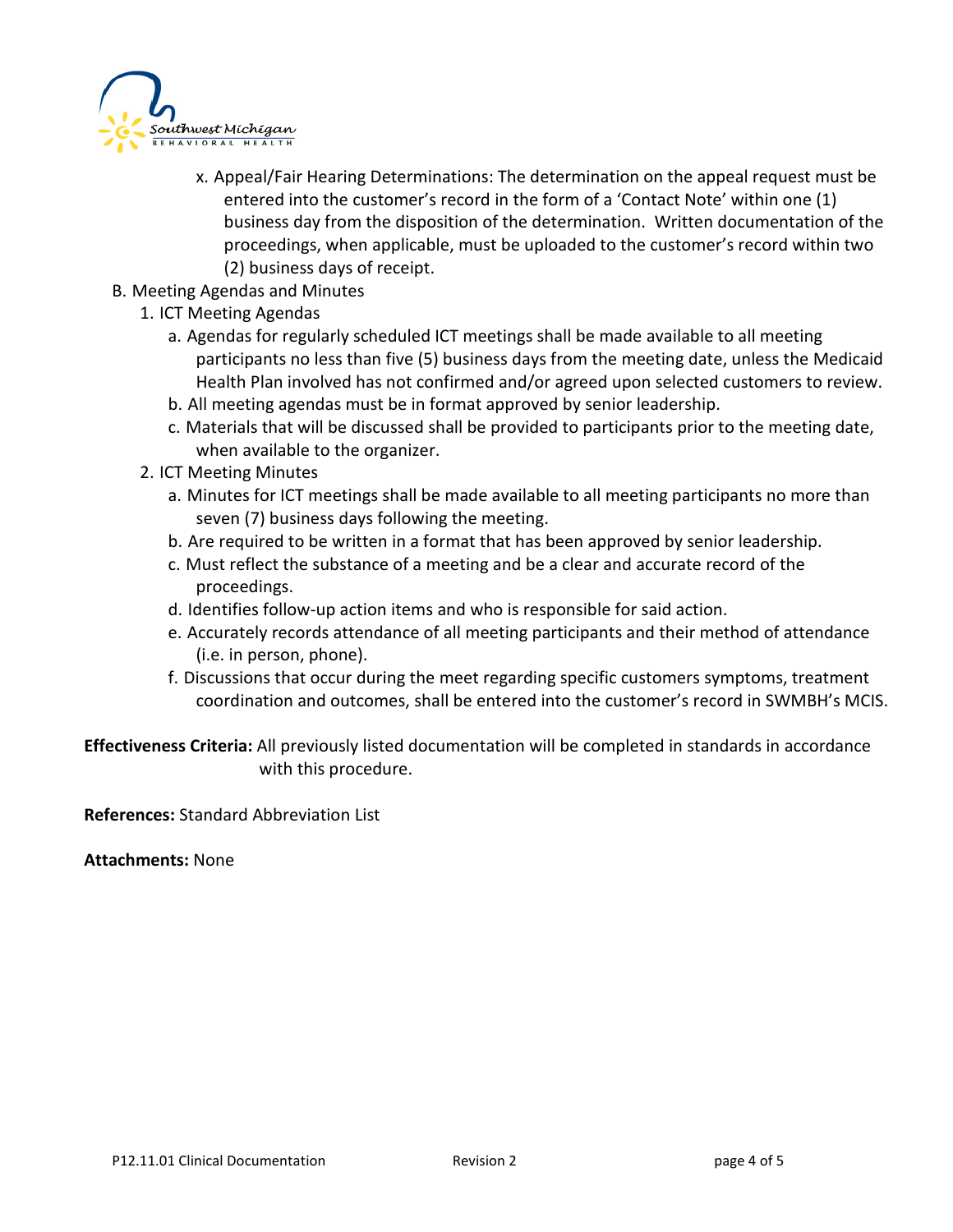

# **Revision History**

| <b>Revision</b><br># | <b>Revision</b><br><b>Date</b> | <b>Revision Location</b>           | <b>Revision Summary</b>                                                                                               | <b>Revisor</b> |
|----------------------|--------------------------------|------------------------------------|-----------------------------------------------------------------------------------------------------------------------|----------------|
| Initial              | 6/10/2019                      | Transferred to updated<br>template | Added Responsibilities and<br>Effectiveness Criteria                                                                  | E. Guisinger   |
| $\mathbf{1}$         | 6/15/2020                      | <b>NA</b>                          | <b>Annual Review</b>                                                                                                  | E. Guisinger   |
| $\overline{2}$       | 5/16/2022                      | <b>Effective Date</b>              | Updated effective date to<br>4/20/17 due to it being<br>incorrectly reflected when<br>moved to the update<br>template | E. Guisinger   |
|                      |                                |                                    |                                                                                                                       |                |
|                      |                                |                                    |                                                                                                                       |                |
|                      |                                |                                    |                                                                                                                       |                |
|                      |                                |                                    |                                                                                                                       |                |
|                      |                                |                                    |                                                                                                                       |                |
|                      |                                |                                    |                                                                                                                       |                |
|                      |                                |                                    |                                                                                                                       |                |
|                      |                                |                                    |                                                                                                                       |                |
|                      |                                |                                    |                                                                                                                       |                |
|                      |                                |                                    |                                                                                                                       |                |
|                      |                                |                                    |                                                                                                                       |                |
|                      |                                |                                    |                                                                                                                       |                |
|                      |                                |                                    |                                                                                                                       |                |
|                      |                                |                                    |                                                                                                                       |                |
|                      |                                |                                    |                                                                                                                       |                |
|                      |                                |                                    |                                                                                                                       |                |
|                      |                                |                                    |                                                                                                                       |                |
|                      |                                |                                    |                                                                                                                       |                |